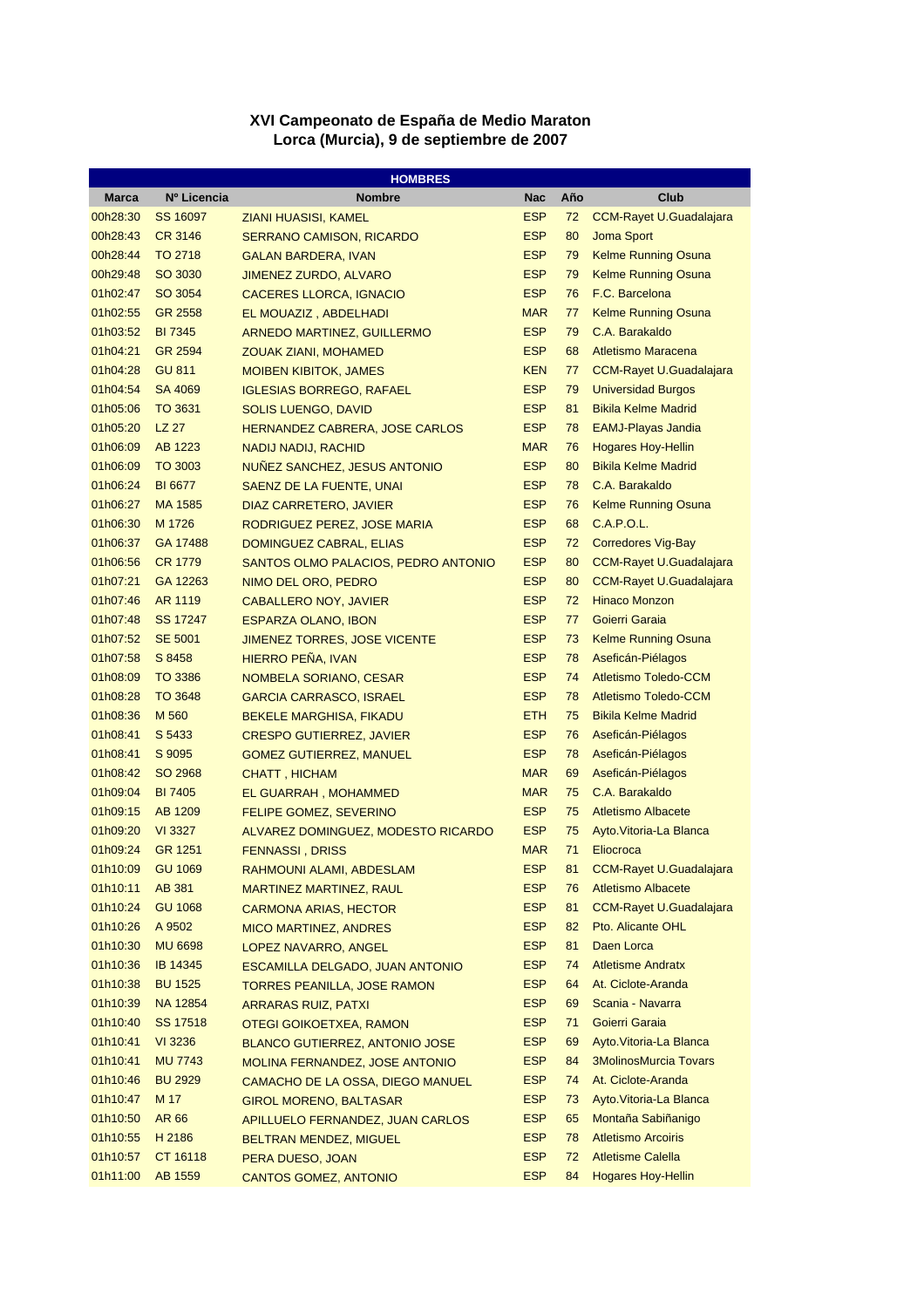| 01h11:01 | M 2425          | ABASCAL CALABRIA, JOSE MANUEL            | <b>ESP</b> | 81 | C.A.P.O.L.                 |
|----------|-----------------|------------------------------------------|------------|----|----------------------------|
| 01h11:03 | SA 3924         | <b>MIGUEL MALDONADO, LUIS ALBERTO</b>    | <b>ESP</b> | 76 | Aseficán-Piélagos          |
| 01h11:08 | M 2106          | DE LA FUENTE MARTIN, SANTIAGO            | <b>ESP</b> | 74 | S.S.Reyes-C.Menorca        |
| 01h11:19 | <b>BU 2352</b>  | <b>REQUEJO SANTOS, JOSE ANTONIO</b>      | <b>ESP</b> | 82 | At. Ciclote-Aranda         |
| 01h11:22 | M 2375          | <b>SANCHO ROSALES, IGNACIO</b>           | <b>ESP</b> | 78 | Canal de Isabel II         |
| 01h11:28 | S 8810          | MUÑOZ CORRERO, PEDRO                     | <b>ESP</b> | 74 | Aseficán-Piélagos          |
| 01h11:41 | A 8312          | FERNANDEZ CANTOS, JUAN ANTONIO           | <b>ESP</b> | 82 | <b>Atletismo Benidorm</b>  |
| 01h11:43 | M 196           | <b>CALLEJO MORA, EDUARDO</b>             | <b>ESP</b> | 79 | S.S.Reyes-C.Menorca        |
| 01h11:43 | GR 1365         | KHEBBAZ, ABDELMAJID                      | <b>MAR</b> | 72 | <b>Atletismo Albacete</b>  |
| 01h11:43 | A 9067          | MARTINEZ SANCHEZ-FORTUN, PEDRO           | <b>ESP</b> | 75 | Eliocroca                  |
| 01h11:50 | <b>MU 5817</b>  | <b>SANCHEZ ROMERO, DAVID</b>             | <b>ESP</b> | 79 | Goierri Garaia             |
| 01h11:52 | M 1738          | BECERRIL SIERRA, ALFREDO ANTONIO         | <b>ESP</b> | 65 | Canal de Isabel II         |
| 01h12:01 | GA 12895        | DOCAMPO GONZALEZ, IVAN                   | <b>ESP</b> | 82 | Ourense-Ac.Postal          |
| 01h12:05 | AB 392          | <b>GAUDE QUIJADA, CAMILO</b>             | <b>ESP</b> | 62 | <b>Atletismo Albacete</b>  |
| 01h12:06 | M 779           | SANCHEZ GONZALEZ, FRANCISCO JAVIER       | <b>ESP</b> | 73 | S.S.Reyes-C.Menorca        |
| 01h12:15 | CT 15848        | RODRIGUEZ RODRIGUEZ, OSCAR               | <b>ESP</b> | 74 | <b>Atletisme Calella</b>   |
| 01h12:16 | <b>MU 9202</b>  | <b>EGEA GARCIA, ANTONIO</b>              | <b>ESP</b> | 74 | Eliocroca                  |
| 01h12:17 | <b>VA 7940</b>  | <b>CABEZAS CASTRO, JAVIER</b>            | <b>ESP</b> | 61 | At. Ciclote-Aranda         |
| 01h12:17 | <b>AB 528</b>   | <b>MARTINEZ SANCHEZ, ABELARDO</b>        | <b>ESP</b> | 64 | <b>Atletismo Albacete</b>  |
| 01h12:23 | A 7349          | ALEGRE SANCHEZ, CARLOS ALBERTO           | <b>ESP</b> | 76 | Pto. Alicante OHL          |
| 01h12:24 | <b>BI 7024</b>  | <b>MENTXAKA MURGIALDAI, JOSEBA PATXI</b> | <b>ESP</b> | 70 | Ayto. Vitoria-La Blanca    |
| 01h12:27 | M 318           | <b>MONLLOR GARCIA, DAVID</b>             | <b>ESP</b> | 72 | Ayto. Vitoria-La Blanca    |
| 01h12:30 | M 1500          | RODRIGUEZ ANTON, JUAN JOSE               | <b>ESP</b> | 69 | <b>C.A.P.O.L.</b>          |
| 01h12:30 | O 5558          | RODRIGUEZ FERNANDEZ, JUAN LUIS           | <b>ESP</b> | 73 | <b>C.A.P.O.L.</b>          |
| 01h12:33 | <b>FV 283</b>   | <b>HERVADA ESPESO, CESAR</b>             | <b>ESP</b> | 69 | <b>EAMJ-Playas Jandia</b>  |
| 01h12:35 | AB 1184         | LUCAS CANTERO, CARLOS ANDRES             | <b>ESP</b> | 73 | <b>CCM-La Roda</b>         |
| 01h12:38 | M 2392          | CALLEJA MUÑOZ, JAIME                     | <b>ESP</b> | 80 | A.D. Marathon              |
| 01h12:45 | M 2704          | CARCHENILLA MORAN, DANIEL                | <b>ESP</b> | 81 | <b>Atletica Coslada</b>    |
| 01h12:45 | CT 7664         | LLAMAS DELGADO, FRANCESC                 | <b>ESP</b> | 71 | <b>Atletisme Calella</b>   |
| 01h12:58 | AR 207          | CAÑAVERAL LONDOÑO, JORGE ARLEX           | <b>COL</b> | 73 | <b>Atletismo Zuera</b>     |
| 01h12:59 | SS 17606        | <b>ITURRALDE LEIZAOLA, IKER</b>          | <b>ESP</b> | 79 | C.A. Barakaldo             |
| 01h13:03 | AB 1022         | LOPEZ TOMAS, CARLOS                      | <b>ESP</b> | 77 | At. Ciclote-Aranda         |
| 01h13:04 | <b>MU 11160</b> | DAOUDI, ABDELKARIM                       | <b>MAR</b> | 83 | Eliocroca                  |
| 01h13:05 | M 2138          | <b>MATEOS BARRADO, JOSE</b>              | <b>ESP</b> | 78 | <b>Atletica Coslada</b>    |
| 01h13:09 | AB 1094         | <b>GARCIA MIRALLES, JOSE EUGENIO</b>     | <b>ESP</b> | 84 | <b>Hogares Hoy-Hellin</b>  |
| 01h13:16 | VI 3265         | <b>GORDO BRAVO, SERGIO</b>               | <b>ESP</b> | 78 | Ayto. Vitoria-La Blanca    |
| 01h13:17 | M 1439          | LOPEZ BRAVO MARTIN CASALLO, PEDRO        | <b>ESP</b> | 70 | S.S.Reyes-C.Menorca        |
| 01h13:21 | CR 2081         | ANDRADE CHACON, FRANCISCO JAVIER         | <b>ESP</b> | 75 | Vegaval Valdepeñas         |
| 01h13:30 | <b>MU 11129</b> | MARTINEZ GONZALEZ, JOSE AGUSTIN          | <b>ESP</b> | 71 | Eliocroca                  |
| 01h13:32 | V 17329         | <b>RUHE, MICHAEL</b>                     | <b>GER</b> | 86 | Pto. Alicante OHL          |
| 01h13:40 | <b>ML 1253</b>  | DUQUE MUÑOZ, JUAN JOSE                   | <b>ESP</b> | 75 | <b>Atletico Melilla</b>    |
| 01h13:52 | M 2368          | PEREZ PRIETO, JOSE ENRIQUE               | <b>ESP</b> | 78 | Canal de Isabel II         |
| 02h15:51 | <b>CT 940</b>   | <b>CORTES HUETE, FCO.JAVIER</b>          | <b>ESP</b> | 71 | F.C. Barcelona             |
| 02h19:58 | SS 12580        | <b>CUEVAS ETTCHETO, ASIER</b>            | <b>ESP</b> | 73 | Goierri Garaia             |
| 02h29:59 | VI 3303         | <b>AFAADAS, MOHAMED</b>                  | <b>MAR</b> | 74 | Ayto. Vitoria-La Blanca    |
| 02h34:56 | M 1443          | SANZ ESTEBAN, JOSE ANTONIO               | <b>ESP</b> | 69 | <b>Atletismo Aveco</b>     |
|          | TO 3321         | REY DE PAZ, FERNANDO                     | <b>ESP</b> | 80 | <b>Kelme Running Osuna</b> |

| <b>MUJERES</b> |                   |                                 |            |     |                         |  |
|----------------|-------------------|---------------------------------|------------|-----|-------------------------|--|
| <b>Marca</b>   | Nº Licencia       | <b>Nombre</b>                   | <b>Nac</b> | Año | Club                    |  |
| 00h33:15       | AR 539            | LARRAGA CACHO, MARIA LUISA      | <b>ESP</b> | 70  | <b>Kelme Olimpo</b>     |  |
| 00h33:28       | S 7105            | <b>MORENO MAZO, MARIA ELENA</b> | <b>ESP</b> | 79  | <b>Carrefour Bezana</b> |  |
|                | 01h12:45 GA 13072 | <b>ABEL DIEGUEZ, MARIA</b>      | <b>ESP</b> |     | 74 Kelme Olimpo         |  |
| 01h13:05       | CT 12794          | <b>EIZMENDI PEREZ, ISABEL</b>   | <b>ESP</b> | 70  | Blanc i Blau            |  |
| 01h14:16       | <b>GU 937</b>     | <b>CENTENO SOSA, YESENIA</b>    | <b>ESP</b> | 71  | Valencia Terra i Mar    |  |
| 01h16:17       | CT 13572          | PULIDO FERNANDEZ, MA. TERESA    | <b>ESP</b> | 74  | <b>Blanc i Blau</b>     |  |